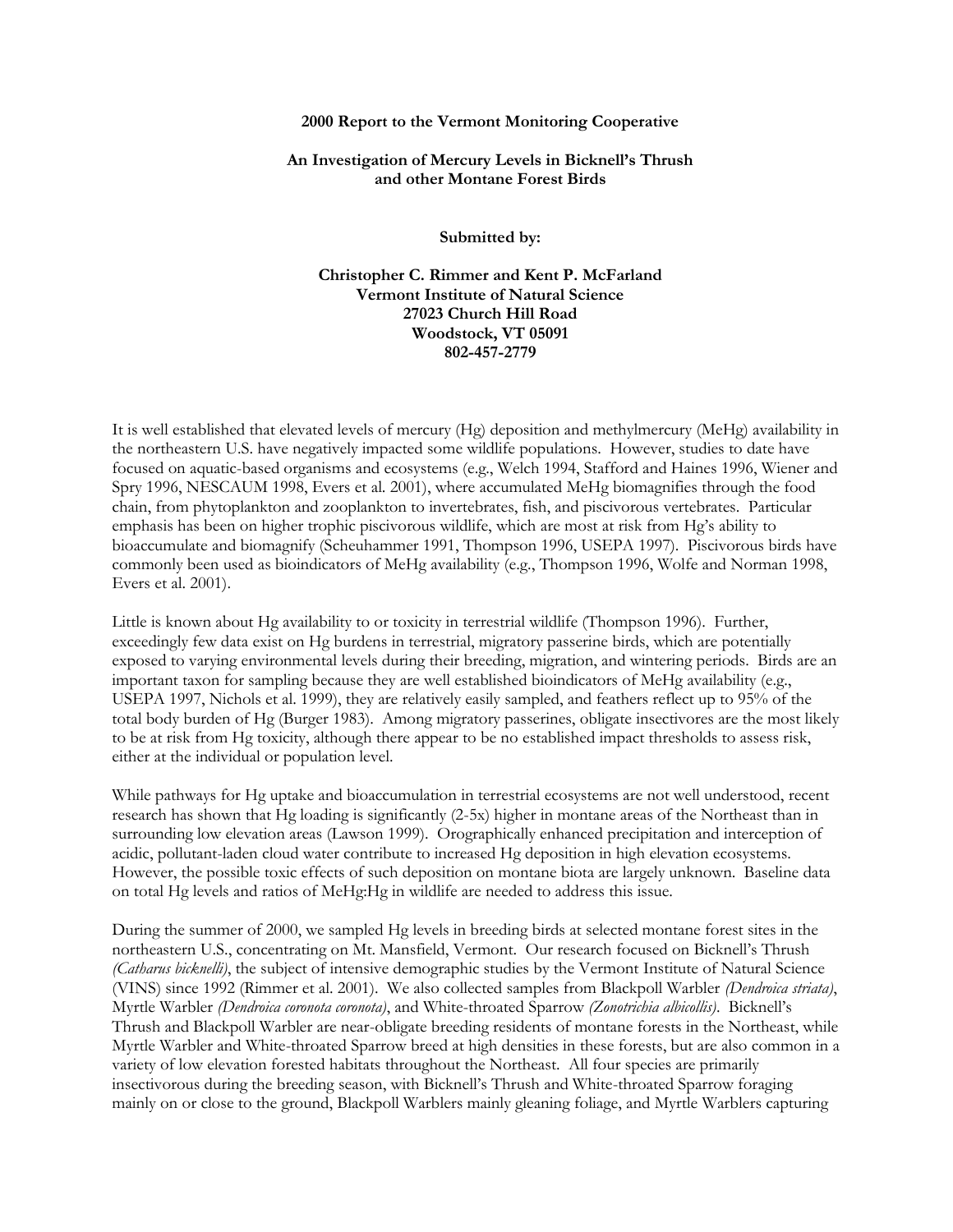insect prey both by foliage gleaning and fly-catching. Bicknell's Thrush and Blackpoll Warbler are longdistance migrants to the Caribbean Greater Antilles and northern South America, respectively, Myrtle Warbler and White-throated Sparrow are short- to medium-distance migrants, wintering primarily in the southeastern U.S. These four species thus represent a diverse array of habitat specialization, foraging guilds, and migration strategies.

#### **Methods**

We collected blood and/or feather samples from a total of 89 individuals of the four species in 2000 (Table 1). Birds were captured in mist nets both passively and by using tape playbacks. Each individual was banded, aged, sexed, measured, and weighed. The fifth secondaries on both wings were clipped just above the follicle and stored in plasticine envelopes. A small blood sample (c. 50 µl) was collected in a heparinized capillary tube, refrigerated in vaccutainers in the field, and frozen within 12-48 hours. Samples were analyzed in two batches. The first consisted of Bicknell's Thrush blood (*n* = 15 individuals) and feather samples (*n* = 14 birds) from Mt. Mansfield (*n* = 12), the White Mountains (*n* = 2), and Whiteface Mt. in the Adirondacks (*n* = 3). The Sawyer Laboratory at the University of Maine Orono conducted these analyses, using cold-vapor atomic absorption (CVAA) spectroscopy. Because four blood samples had weights too low to permit accurate readings using CVAA, these were reanalyzed using the more sensitive cold-vapor atomic fluorescence (CVAF) technique. This set of samples was analyzed only for total Hg.

The second set of samples included 35 blood and 23 feather samples from Bicknell's Thrush (*n* = 23 birds), Blackpoll Warbler ( $n = 6$ ), Myrtle Warbler ( $n = 6$ ), and White-throated Sparrow ( $n = 6$ ). These samples were analyzed by element-specific CVAA at the Texas A&M University Trace Element Research Laboratory. All blood samples were analyzed for both total Hg and MeHg, while feathers were analyzed only for total Hg. Detection limits averaged approximately 0.009 parts per million (ppm) for total Hg and MeHg in blood and 0.04 for total Hg in feathers.

# **Results and Discussion**

Overall blood and feather Hg levels and blood MeHg levels did not significantly differ among the four species sampled on Mt. Mansfield (Table 2). Blood and feather Hg levels and blood MeHg levels for each individual bird sampled are presented in the Appendix. Bicknell's Thrush showed relatively high variability in total blood Hg levels (Appendix) and had the highest mean level among the four species (Table 2). Overall mean feather levels were highest in Myrtle Warblers, but one individual (4.32 ppm) strongly skewed this mean (Appendix).

An important result from this study is documentation of MeHg to total Hg ratios in these four species. This ratio, which tends to be relatively invariable within a species (D. Evers pers. comm.), reflects how much of the Hg taken in by an individual is sequestered as MeHg. Understanding the MeHg:Hg ratio is a crucial first step to evaluate whether mercury toxicity may be a problem for a given species. All four species sampled in 2000 showed MeHg:Hg ratios of 0.95-1.0 (Table 2), indicating a high withdrawal of MeHg in blood from the total Hg consumed. The ratios documented here for these four montane forest species are similar to those found in piscivorous birds like the Common Loon (*Gavia immer)*, a species which is well known to suffer adverse effects from MeHg toxicity in the Northeast (e.g., Evers et al. 2001).

Sample size constraints limited our ability to test for demographic and geographic differences in any species other than Bicknell's Thrush. We detected no significant differences in blood or feather Hg levels between adult males and females. Among age classes, there was no significant difference between second-year (SY; yearlings) and after second-year (ASY; individuals > 3 years old) individuals (Fig. 1). Juveniles had significantly lower mean blood Hg levels (0.014  $\pm$  0.001 SD) than SYs (0.081  $\pm$  0.038 SD) and ASYs (0.097  $\pm$ 0.057 SD) (Kruskal-Wallis test statistic = 10.46,  $df = 2$ ,  $P = 0.005$ ; Fig. 1). These results are not surprising, as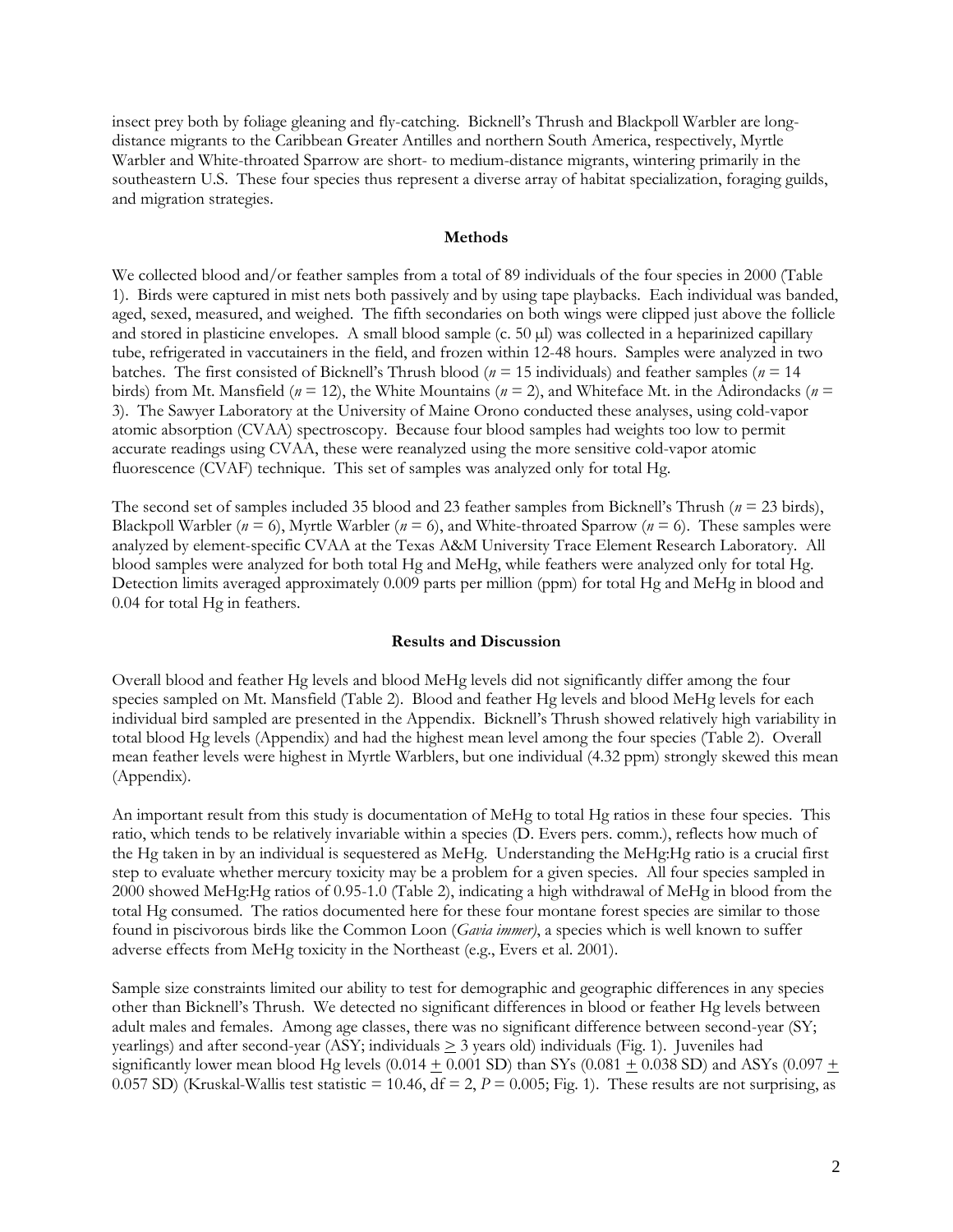blood Hg levels reflect short-term dietary intake rather than accumulated body burdens, and so might be expected to be lower in individuals less than one month old.

Feather Hg data show a more compelling trend by age class, as SY Bicknell's Thrushes had significantly lower mean levels  $(0.445 + 0.12$  SD) than ASY birds  $(0.942 + 0.315$  SD; Mann-Whitney U test = 73, df = 1,  $P =$ 0.005; Fig. 1). Because the ASY age class encompasses all birds older than 3 years, we analyzed a subset of precisely known-aged adults from VINS' long-term study site on Mt. Mansfield. Feather Hg levels again showed a significant trend, with older individuals carrying higher Hg burdens (Spearman rank coefficient = 0.51; Fig. 2). Blood Hg levels in known-age birds on Mt. Mansfield also increased significantly with age (Spearman rank coefficient  $= 0.81$ ; Fig. 2), but one outlier with a very high level (0.286) may have biased this dataset. Since feathers are an indicator of chronic mercury body burden, these data suggest that annual systemic inputs of mercury exceed outputs in Bicknell's Thrushes on Mt. Mansfield. This preliminary finding is noteworthy, but a larger sample of known-age birds is needed to form more robust conclusions about age effects of Hg in this species.

We tested for geographic differences by comparing Hg levels in ASY Bicknell's Thrushes along a west-east gradient from Whiteface Mtn. in New York, to Mt. Mansfield in Vermont, to the Bigelow Range in Maine. No significant differences in mean blood Hg levels existed among the three sites (Fig. 3). Mean feather Hg levels differed significantly across this gradient, progressively declining from Whiteface Mtn.  $(1.209 \pm 0.385$ SD) to Mt. Mansfield (0.756  $\pm$  0.254 SD) to the Bigelow Range (0.286  $\pm$  0.09 SD) (Mann-Whitney U test = 11,  $df = 1$ ,  $P = 0.017$ ). While this finding may reflect a different real-age structure among the three population samples, it suggests that regional mercury deposition patterns and/or bioavailability may differ, and it highlights the need to spatially characterize avian mercury burdens across montane forests of the northeastern U.S. Such a study would provide an initial screening to identify landscape-level issues that might warrant more intensive and localized research.

Few comparable data exist to provide context for the data presented here. The Biodiversity Research Institute (BRI) has sampled five insectivorous terrestrial species at several sites in Maine, and these show widely varying blood Hg levels (Fig. 3). In general, mean blood Hg levels in montane forest birds are lower than in the four passerine species sampled by BRI, but these latter species are all associated to varying extents with aquatic-based habitats, where rates of methylation and bioavailability are presumably higher (D. Evers pers. comm.). Sample sizes are small and variability is high, so comparisons among species must be made carefully and conditionally. We believe that the data presented here form a valuable preliminary benchmark for understanding Hg effects in terrestrial passerines, and that further extensive and intensive studies are warranted.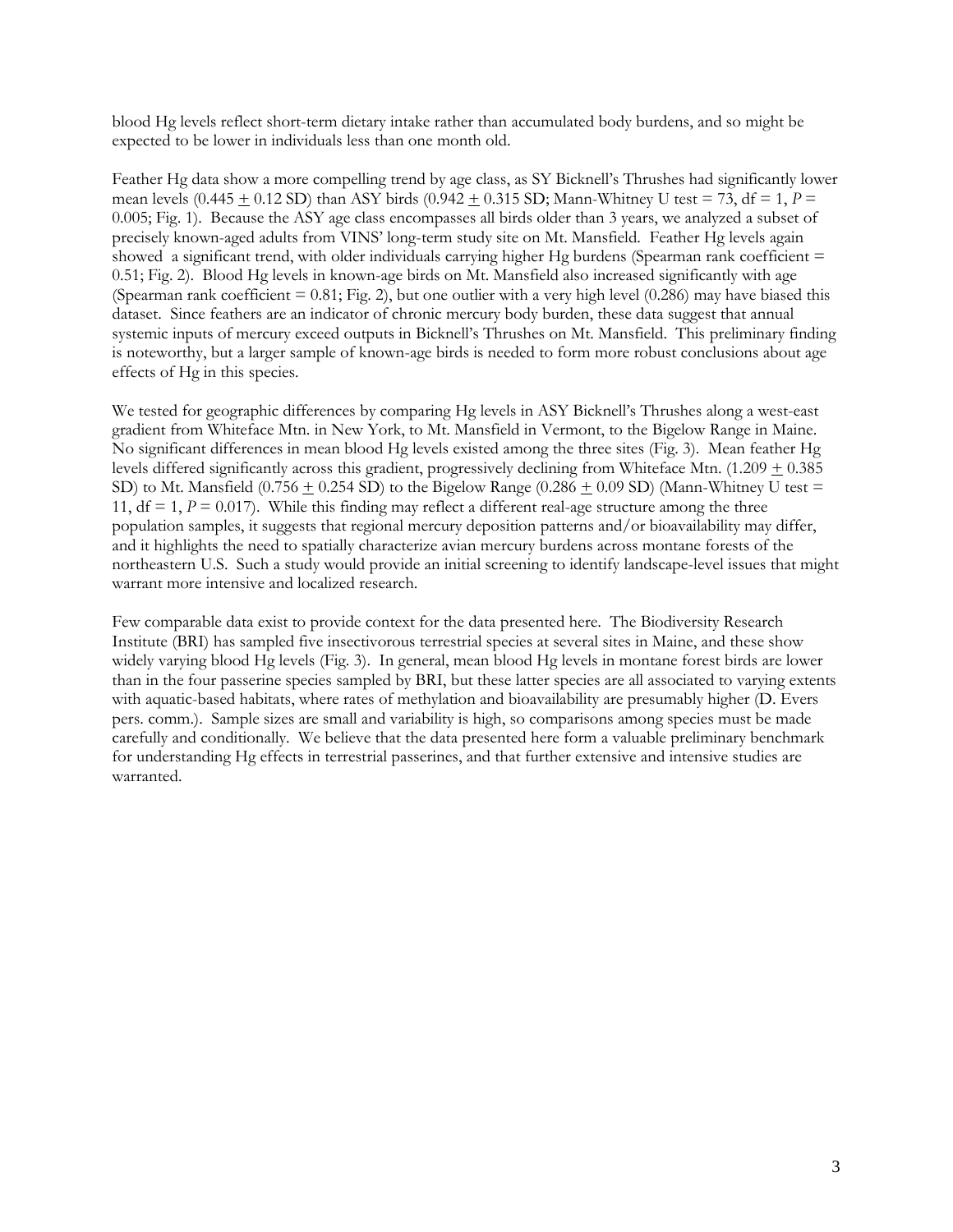## **Literature Cited**

- Burger, J. 1993. Metals in avian feathers: Bioindicators of environmental pollution. Rev. Envrion. Toxicol. 5:203-311.
- Evers, D.C., J.D. Kaplan, M.W. Meyer, P.S. Reaman, W.E. Brasleton, A. Major, N. Burgess, and A.M. Schuehammer. 1998. A geographic trend in mercury measured in Common Lon feathers and blood. Environ. Toxicol. Chem. 17:173-183.
- Evers, D.C., C. DeSorbo, and L. Savoy. 2001. Assessing the impacts of methylmercury on piscivorous wildlife as indicated by the Common Loon, 1998-2000. Submitted to Maine Dept. Environ. Protection, Augusta, Maine.
- Lawson, S. T. 1999. Cloud water chemistry and mercury deposition in a high elevation spruce-fir forest. M.S. thesis, Univ. Vermont, Burlington, Vermont.
- NESCAUM. 1998. Northeast states and eastern Canadian Provinces Mercury Study: a framework for action. Northeast States for Coordinated Air Use Management.
- Nichols, J., S. Bradbury, and J. Swartout. 1999. Derivation of wildlife values for mercury. J. Toxicol. Environ. Health 2:325-355.
- Rimmer, C.C., K.P. McFarland, W.G. Ellison, and J.E. Goetz. 2001. Bicknell's Thrush *(Catharus bicknelli)*. *In* The Birds of North America, No. 592 (A. Poole & F. Gill, eds.). The Birds of North America, Inc., Philadelphia, PA.
- Scheuhammer, A. M. 1991. Effects of acidification on the availability of toxic metals and calcium to wild birds and mammals. Environ. Pollution 71:329-375.
- Stafford, C.P. and T.A. Haines. 1996. Mercury concentrations in Maine sport fishes. Trans. Am. Fish Soc. 126:144-152.
- Thompson, D. R. 1996. Mercury in birds and terrestrial mammals. Pp. 341-356 *in* Beyer, W. H., G. H. Heinz, and A. W. Redmond-Norwood (Eds.), Environmental Contaminants in Wildlife: Interpreting Tissue Concentrations. Lewis Publishers, Boca Raton, FL
- U.S.EPA. 1997. Mercury study report to Congress, Volume VII: Characterization of human health and wildlife risks from mercury exposure in the United States. U.S. Environ. Protection Agency, EPA-452/R-97-009.
- Welch, L. 1994. Contaminant burdens and reproductive rates of bald eagles breeding in Maine. M.S. thesis, Univ. Maine, Orono, Maine.
- Wiener, J.G. and D.J. Spry. 1996. Toxicological significance of mercury in freshwater fish. Pp. 299-343 *in* W.N. Beyer, G.H. Heinz, and A.W. Redon (eds.). Environmental contaminants in wildlife – interpreting tissue concentrations. Lewis Publ., Boca Raton, Florida.